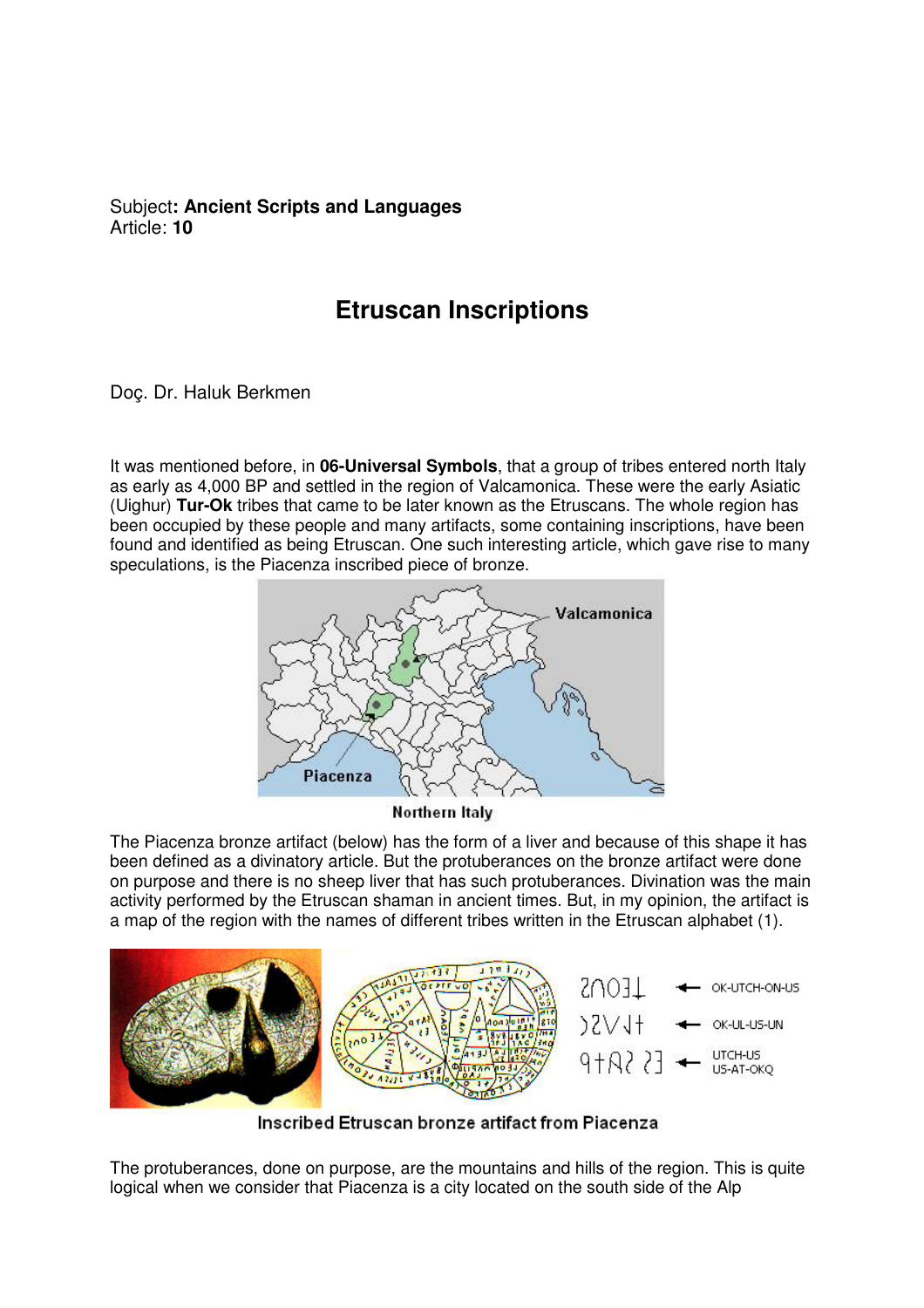Mountains, surrounded by hills. At the center above we see the Etruscan inscriptions which are still not deciphered. There is a borderline at the edge of the bronze artifact and several words are carved around a small circle. Each word is clearly separated by borderlines, clear indications of local regions where different Ok tribes have settled. I have selected three short words as examples to substantiate my claim. These words are read from right to left according to a spelling method developed by Kazim Mirşan (2).

K. Mirşan claimed that each letter in the Etruscan alphabet is a monosyllabic root word, originating from the Proto-language (see Chapter 1). Therefore, an Etruscan "word" is made out of several concatenated monosyllabic meaningful root syllables / words. They are written (carved) from right to left, as on the ancient Turkish stone inscriptions of Central Asia. The top word above can be read as **Ok-Utch-On-Us** and means "We are the universal leader Ok tribe". The first sign on the right of the word is an arrow on the top word and a cross on the middle word. This is because the Ok tribes represented their names as both arrows and daggers. **Utch** is a Turkish word meaning "tip" and is pronounced as "udj". The ancient form of this root word is an inverted E. Notice the form of this word having three extensions and the word for the number three in Turkish, which is **ütch**. The three protuberances on the bronze artifact may also be a symbolic indication of these leader tribes. A further clue to support this claim is the name of the Turkish tribes known as **Üç O**ğ**uz** or **Uçokuz**, meaning "we are the three Ok tribes" or equivalently "we are the leader Ok tribes".

The second word above **Ok-Ul-Us-Un** can be read either as **Ok ulusun**, which means "(region) belonging to the Ok nation" or equivalently as **Ok Ulu-sun** "you are the sacred Ok" in Turkish. There are two words on the third line. These can be read as **Uç-Us Sa-Ka**, meaning "we are the leader Saka (Scythian) tribe" (see Chapter 4, **The Asiatic Scythians**).

This early form of writing has later on evolved to represent words as we understand today. But, when this method of reading is not applied it is quite impossible to decipher the Etruscan language. Being an agglutinative language, Etruscan with these special characteristics should be compared to the Ural-Altaic languages and especially to Turkish.



Another Etruscan inscribed artifact is the rear side of a mirror shown on the left. We see a winged man examining the internal organs of a sacrificed animal (3). His name is read from left to right as Chalcas, but almost all Etruscan inscriptions and names are written from right to left. So, this name also should be read from right to left. In that case we find a meaningful Altaic word, which is: Saclach. In Turkish **saklı** means "hidden" and **aç** (ach) means "open". When these two words come together we find saklı-ach or saklach meaning "open what is hidden". The winged person in that case becomes a soothsayer or a shaman performing divinations. His wings indicate that he can perform mystical flights into the unknown.

If Chalkas is a proper name it should have a meaning because names without any meaning were never used. Nobody knows the meaning of Chalkas but the meaning of Saklach is perfectly fitted to the visual picture. Below we see in the boxes the word read in either